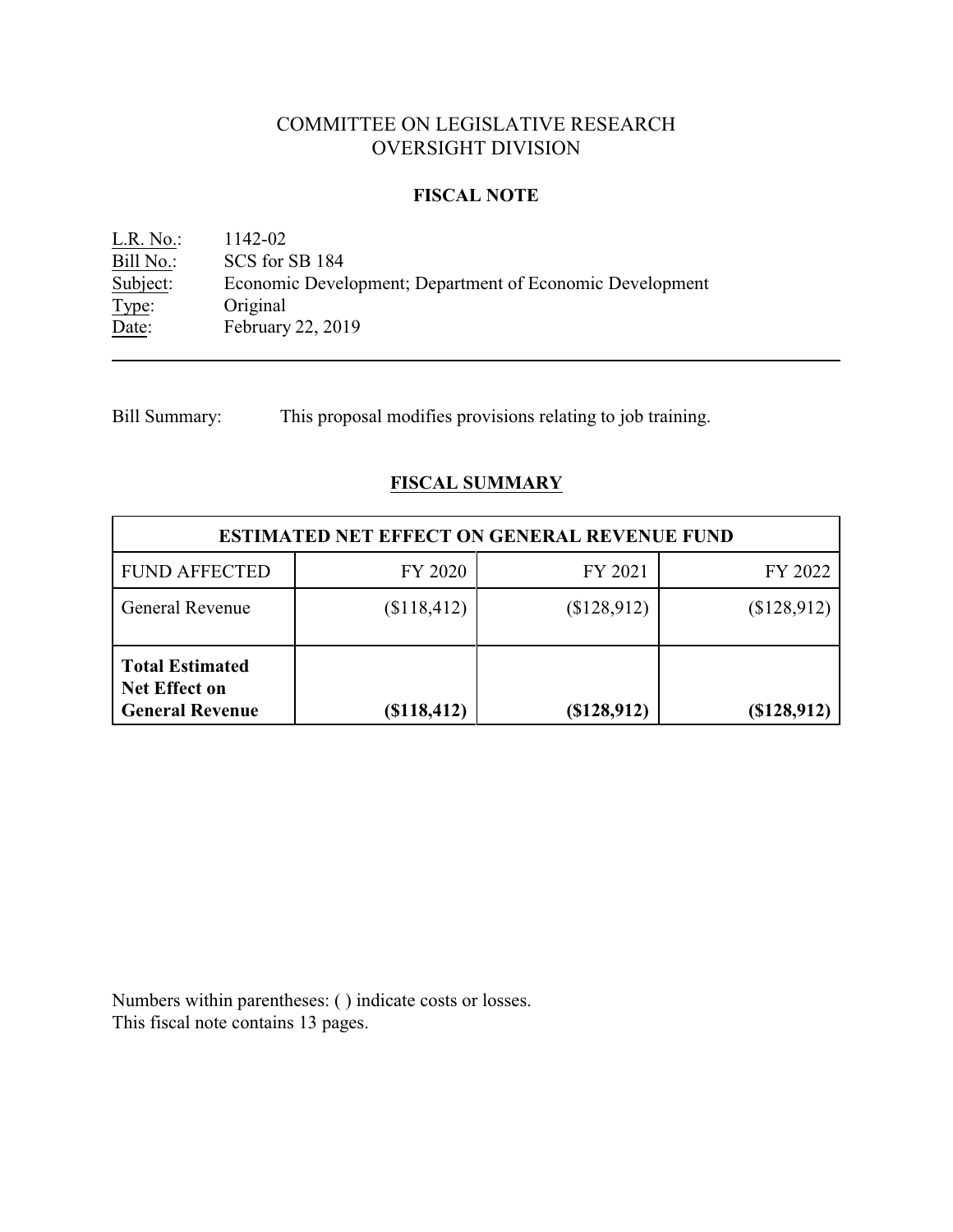| <b>ESTIMATED NET EFFECT ON OTHER STATE FUNDS</b>                                   |                                 |                                 |                                 |  |
|------------------------------------------------------------------------------------|---------------------------------|---------------------------------|---------------------------------|--|
| <b>FUND AFFECTED</b>                                                               | FY 2020                         | FY 2021                         | FY 2022                         |  |
| MO One Start Job<br>Development                                                    | \$52,500                        | \$63,000                        | \$63,000                        |  |
| Missouri One Start<br><b>Community College</b><br>New Jobs Training                | \$0                             | \$0                             | \$0                             |  |
| Missouri One Start<br><b>Community College</b><br><b>Job Retention</b><br>Training | \$0                             | \$0                             | \$0                             |  |
| <b>Community Colleges</b>                                                          | \$1,365,000 to<br>(\$1,365,000) | \$1,365,000 to<br>(\$1,365,000) | \$1,365,000 to<br>(\$1,365,000) |  |
| <b>Total Estimated</b><br><b>Net Effect on Other</b><br><b>State Funds</b>         | \$52,500                        | \$63,000                        | \$63,000                        |  |

| <b>ESTIMATED NET EFFECT ON FEDERAL FUNDS</b>                               |               |               |               |  |
|----------------------------------------------------------------------------|---------------|---------------|---------------|--|
| <b>FUND AFFECTED</b>                                                       | FY 2020       | FY 2021       | FY 2022       |  |
| Federal Funds*                                                             | $(\$342,489)$ | $(\$342,489)$ | $(\$342,489)$ |  |
|                                                                            |               |               |               |  |
| <b>Total Estimated</b><br><b>Net Effect on All</b><br><b>Federal Funds</b> | $(\$342,489)$ | $(*342,489)$  | (\$342,489)   |  |

\*Program costs transferred to the MO One Start Program.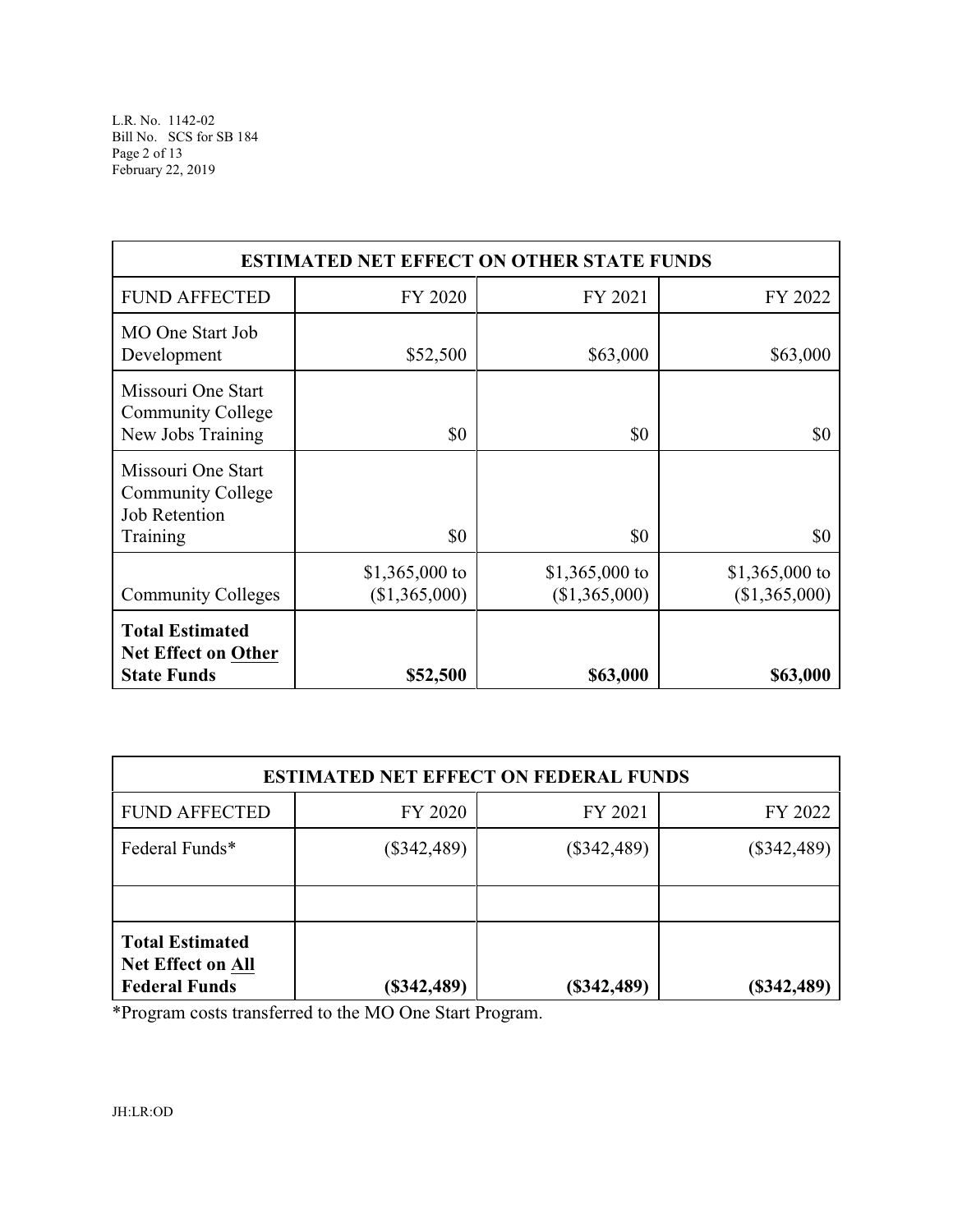L.R. No. 1142-02 Bill No. SCS for SB 184 Page 3 of 13 February 22, 2019

| <b>ESTIMATED NET EFFECT ON FULL TIME EQUIVALENT (FTE)</b>    |         |            |         |  |  |
|--------------------------------------------------------------|---------|------------|---------|--|--|
| <b>FUND AFFECTED</b>                                         | FY 2020 | FY 2021    | FY 2022 |  |  |
| General Revenue                                              | 1 FTE   | 1 FTE      | 1 FTE   |  |  |
| Federal DWD                                                  | 3 FTE   | 3 FTE      | 3 FTE   |  |  |
| <b>Total Estimated</b><br><b>Net Effect on</b><br><b>FTE</b> | 4 FTE   | <b>FTF</b> |         |  |  |

 $\boxtimes$  Estimated Net Effect (expenditures or reduced revenues) expected to exceed \$100,000 in any of the three fiscal years after implementation of the act.

| <b>ESTIMATED NET EFFECT ON LOCAL FUNDS</b>            |  |  |  |  |
|-------------------------------------------------------|--|--|--|--|
| <b>FUND AFFECTED</b><br>FY 2020<br>FY 2021<br>FY 2022 |  |  |  |  |
| \$0<br>SC)<br>\$0<br><b>Local Government</b>          |  |  |  |  |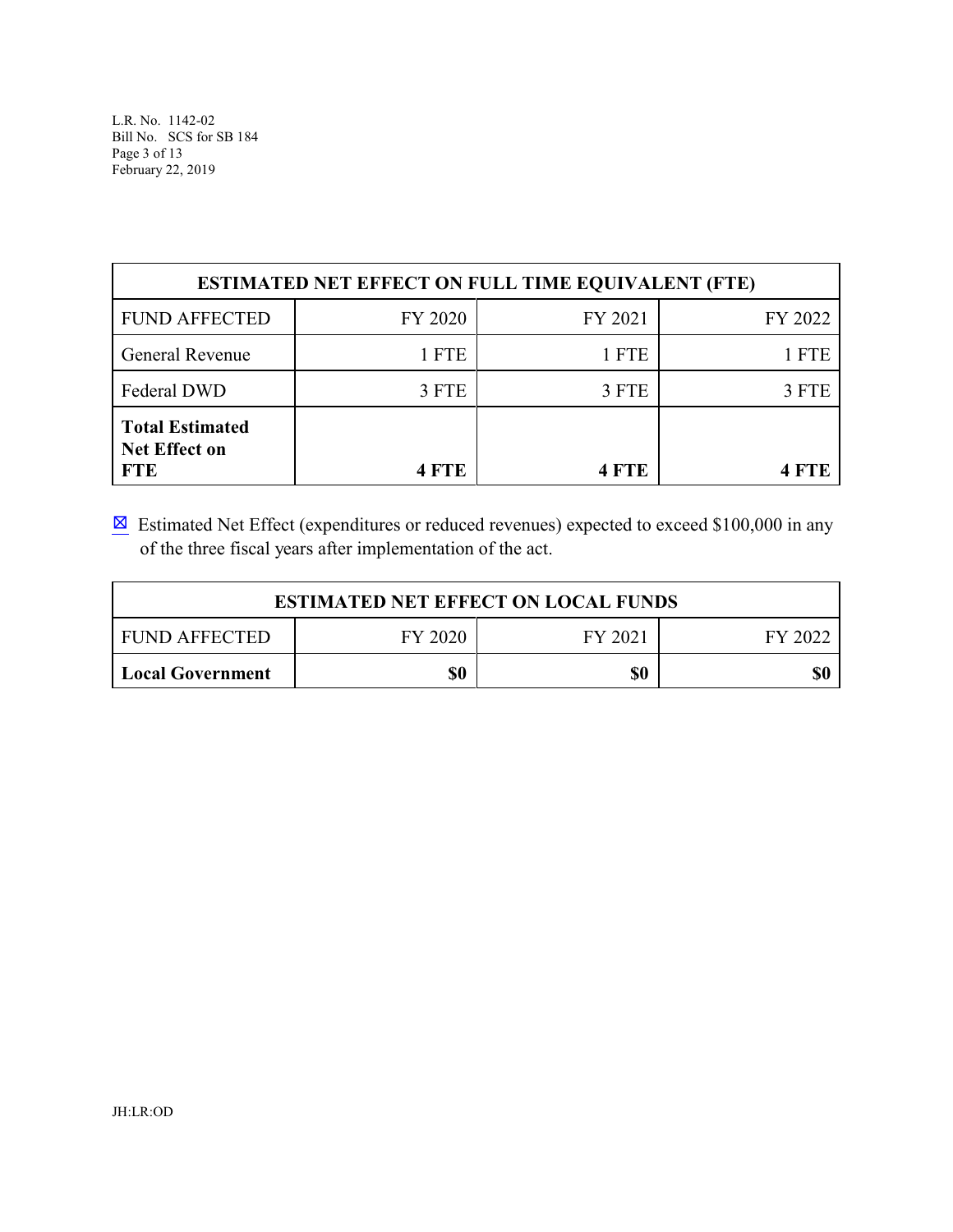L.R. No. 1142-02 Bill No. SCS for SB 184 Page 4 of 13 February 22, 2019

#### **FISCAL ANALYSIS**

### ASSUMPTION

Officials of the **Office of Administration Division of Budget and Planning** (**B&P**) assume this proposal will not directly impact General Revenue. However, if more projects utilize the training programs, these projects could also apply for other tax credits. If more tax credits are issued, there could be an unknown decrease in General Revenue. Conversely, to the extent this proposal encourages other economic activity, General and Total State Revenue may be impacted, but B&P cannot estimate the induced revenues.

Officials of the **Department of Economic Development** (**DED**) assume this proposal would have no fiscal impact on the Department.

**Oversight** notes this proposal is similar to LR1063-01 HB 469. Oversight received a "no impact" response on December 31, 2018 for this proposal and the same "no impact" response on January 16, 2019 for HB 469. Oversight had additional questions on HB 469 and received a response to those questions on January 28, 2019. This fiscal note uses the same responses for DED as HB 469.

In response to the previous version, and after questioning, **DED** stated that currently, the Missouri Job Development Fund, the New Jobs Training Program, and the Job Retention Training Programs are located in the budget of DED's Division of Workforce Development. These programs are being renamed the Missouri One Start Program and a new unit is being built around these existing programs.

DED assumes this bill uses the 3 existing programs - the Missouri Job Development Fund, the New Jobs Training Program and the Job Retention Training Program - and the changes in this bill therefore do not result in an increase to General Revenue. The Governor's Executive budget calls for an increase in funding for these programs however, this is not a result of or in any way correlated to the changes in this bill. DED assumed the several structural changes in the bill would not result in an increase in General Revenue.

Officials at the **Department of Revenue** (**DOR**) assume there is no fiscal impact from this proposal.

**Oversight** notes that DOR have stated the proposal would not have a direct fiscal impact on their organization. Oversight does not have any information to the contrary. Therefore, Oversight will reflect a zero impact on the fiscal note for this organization.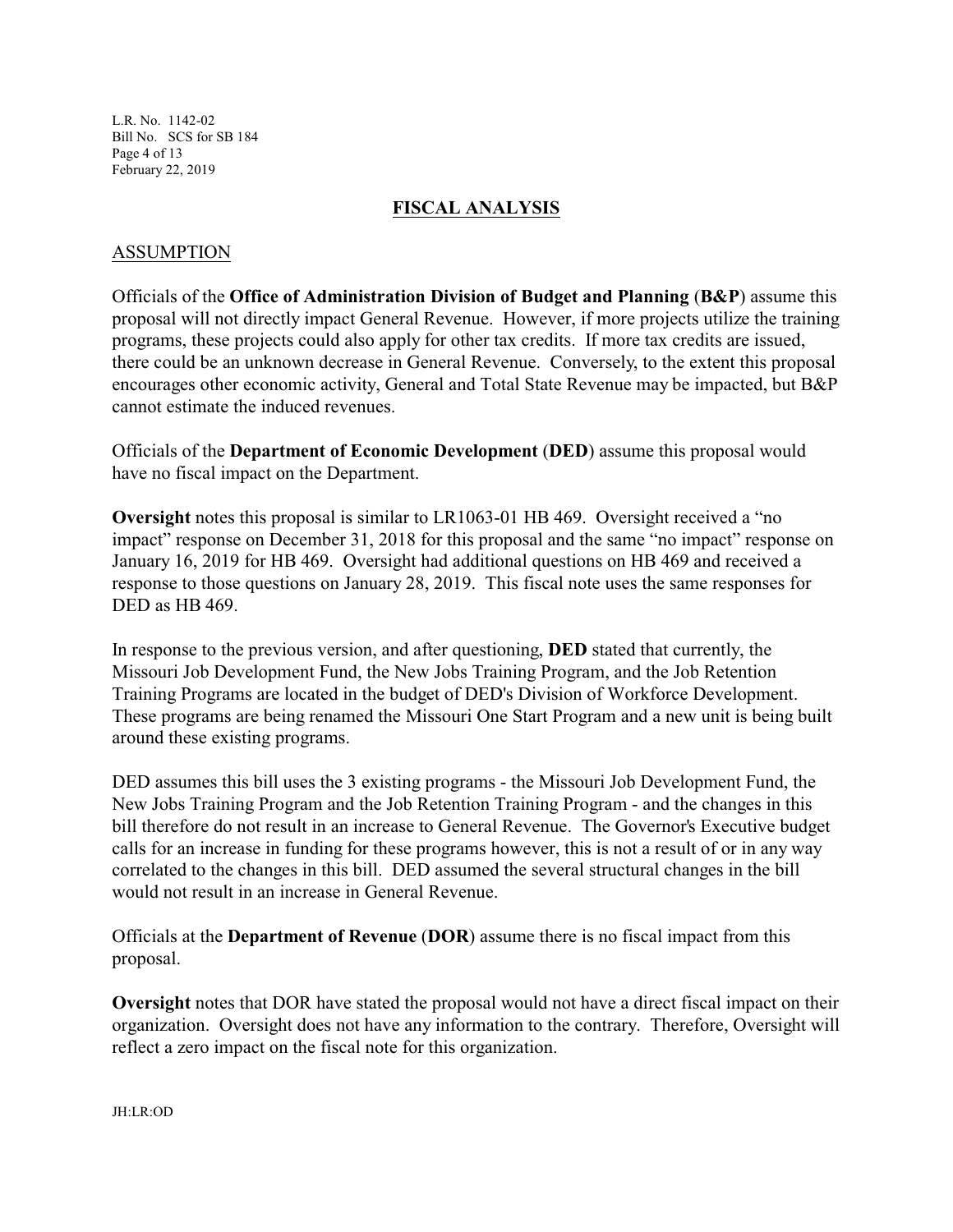L.R. No. 1142-02 Bill No. SCS for SB 184 Page 5 of 13 February 22, 2019

#### ASSUMPTION (continued)

**Oversight** notes that this proposal is changing the name of the Missouri Works Training Programs to Missouri One Start Program. Additionally, this proposal is changing the name of the Missouri Works Job Development Fund to the Missouri One Start Job Development Fund. Oversight assumes there is a net zero impact from the name changes.

In response to the previous version, and after questioning, **DED** stated this proposal changes the 15% administrative fee for community colleges to a performance-based measure; however the bill does not call for a change in the total amount that would be spent on administration of the program. DED stated these funds are limited to the core budget appropriation as well, included in HB 7 and in no way changed by this bill.

**Oversight** notes in §620.800(27)(f) this proposal changes from 15% for administrative expenses to a "reasonable amount determined by the Department." Oversight notes the Missouri Works New Jobs Training Program spent \$5.6 million in FY 2018 from the Community College New Jobs Training Fund (0563) and the Missouri Works Retained Jobs Training Program spent \$3.5 million in FY 2018 from the Community College Job Retention Training Fund (0717). Under current law \$1,365,000 (15%) could have been spent for administrative expenses of community colleges. DED assumes that by using a performance-based system, they could reduce the administrative expenses and reinvest that savings into other companies. Oversight notes DED could raise or lower the rate and assumes the rate will not exceed 30%, therefore, Oversight will show this as a (\$1,365,000) to \$1,365,000 for community colleges.

**Oversight** notes that §620.806.3 requires petition review and contracts with community colleges in lieu of the guaranteed 15% payment. Oversight assumes that existing and reallocated staff will be able to handle these additional duties.

In response to the previous version, and after questioning, **DED** noted this proposal removes the limit on how much can be spent to market the program; however, this proposal does not call for additional funds for this purpose. These funds would be spent out of the program's core budget, which is included in HB 7 and in no way changed by this bill.

**Oversight** notes this proposal, in §620.803, removes the limit of \$50,000 to contract with external entities for advertising, marketing and promoting this program. DED stated they have not used funding for external contracting for marketing but will need to do so if Missouri One Start can compete with other states to effectively market regionally and nationally. Oversight notes that any funding used for marketing would be an increase in administrative costs to the program. Oversight assumes \$50,001 - \$250,000 will be spent for external marketing.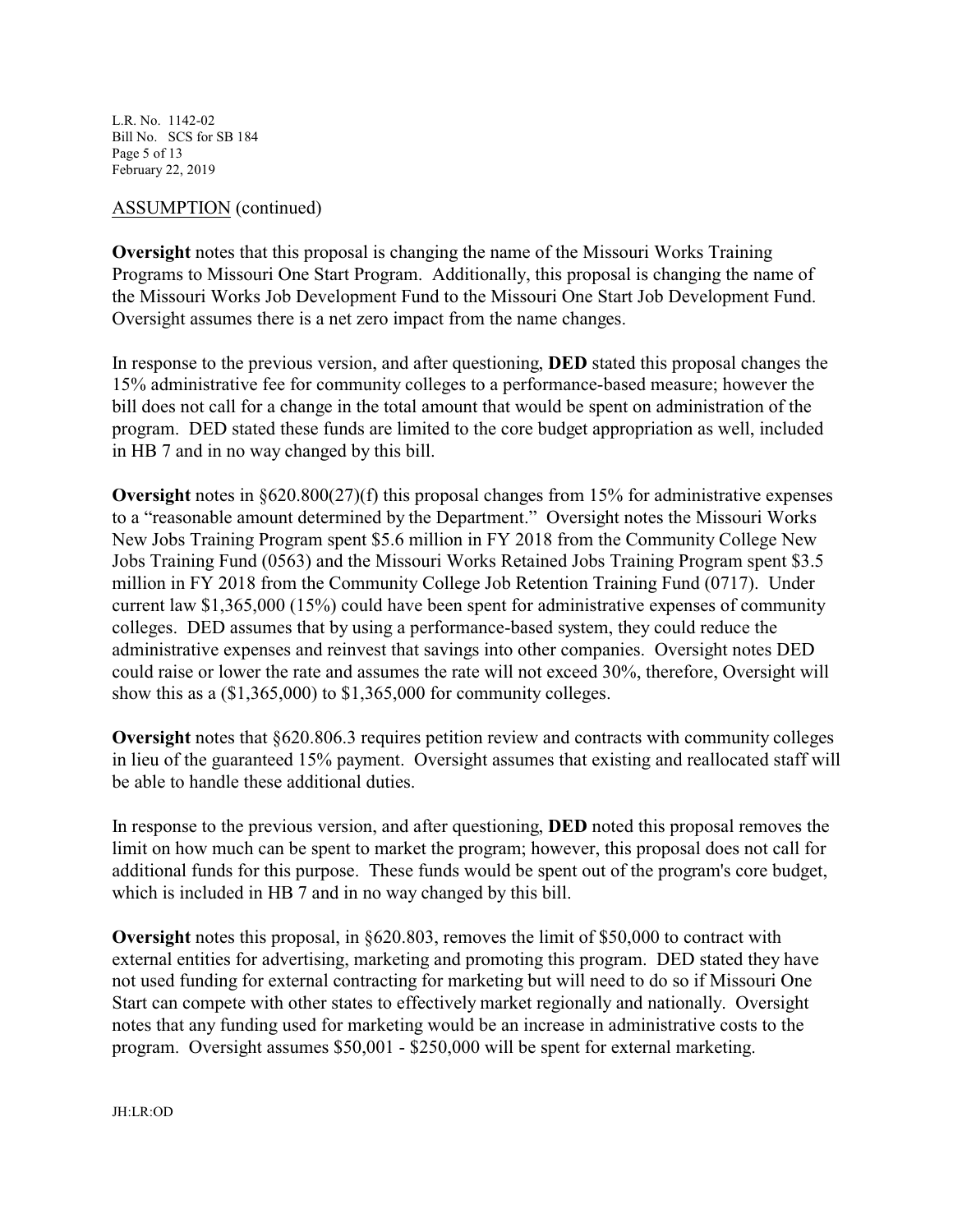L.R. No. 1142-02 Bill No. SCS for SB 184 Page 6 of 13 February 22, 2019

#### ASSUMPTION (continued)

In response to the previous version, and after questioning, **DED** noted this proposal adds the ability to add interest if determined to be needed for clawback repayments. Over the last 5 years, \$562,520 has been collected in clawback repayments. Of that amount, \$344,967 was collected from New Jobs withholding repayments and the funds were returned to General Revenue DOR's withholding unit. The remaining \$217,553 was collected from Missouri Job Development Fund Projects, and deposited into the Missouri Job Development Fund (0600). This interest would be paid to the state, and would not result in a negative fiscal impact to the state.

**Oversight** notes this proposal in §620.803.8 allows DED to recapture all benefits awarded under the MO One Start Program. DED stated all three existing programs have Clawback provisions which pertain to them - Missouri Job Development Fund is a grant program and New Jobs Training/Job Retention Training Programs use the diversion of withholding credits. There have been occasions in the past when DED recovered funds. The new language strengthens the Clawback provision to include the ability to add interest if necessary when repayment is required. Repayment would be in play if the company didn't create/maintain the jobs and/or moved the jobs out of state. Oversight assumes a 5% interest rate pursuant to DOR's interest rate and estimates an increase in interest revenue for each fund and notes that \$5,625 (\$562,620 x 5% / 5 years) annually could have been recouped previously. Oversight notes that any money that is Clawbacked from the New & Retained Jobs Funds is withholding tax money and would be forwarded to DOR to be deposited with all other withholding funds. Any interest recovered from the withholding tax would be forwarded to General Revenue. Any funds from the Job Development program would be deposited into the Job Development program and any interest from that program would be also deposited into the fund.

Officials of the **Office of the State Treasurer** (**STO**) assume this proposal is taking interest earnings from General Revenue and placing them with the renamed Missouri One Start Job Development Fund (0600). Currently, earnings on this fund are posted to General Revenue. Estimated costs to General Revenue are:

| FY 2020 | \$52,500 |
|---------|----------|
| FY 2021 | \$63,000 |
| FY 2022 | \$63,000 |

**Oversight** will show the loss to General Revenue and gain to the Missouri One Start Job Development Fund of the interest estimated by the STO.

In response to the previous version, and after questioning, **DED** noted there are currently 8 staff assigned to the 3 programs that will form Missouri One Start. In addition, 4 staff from the Division of Workforce Development Administration currently provide some support to these

JH:LR:OD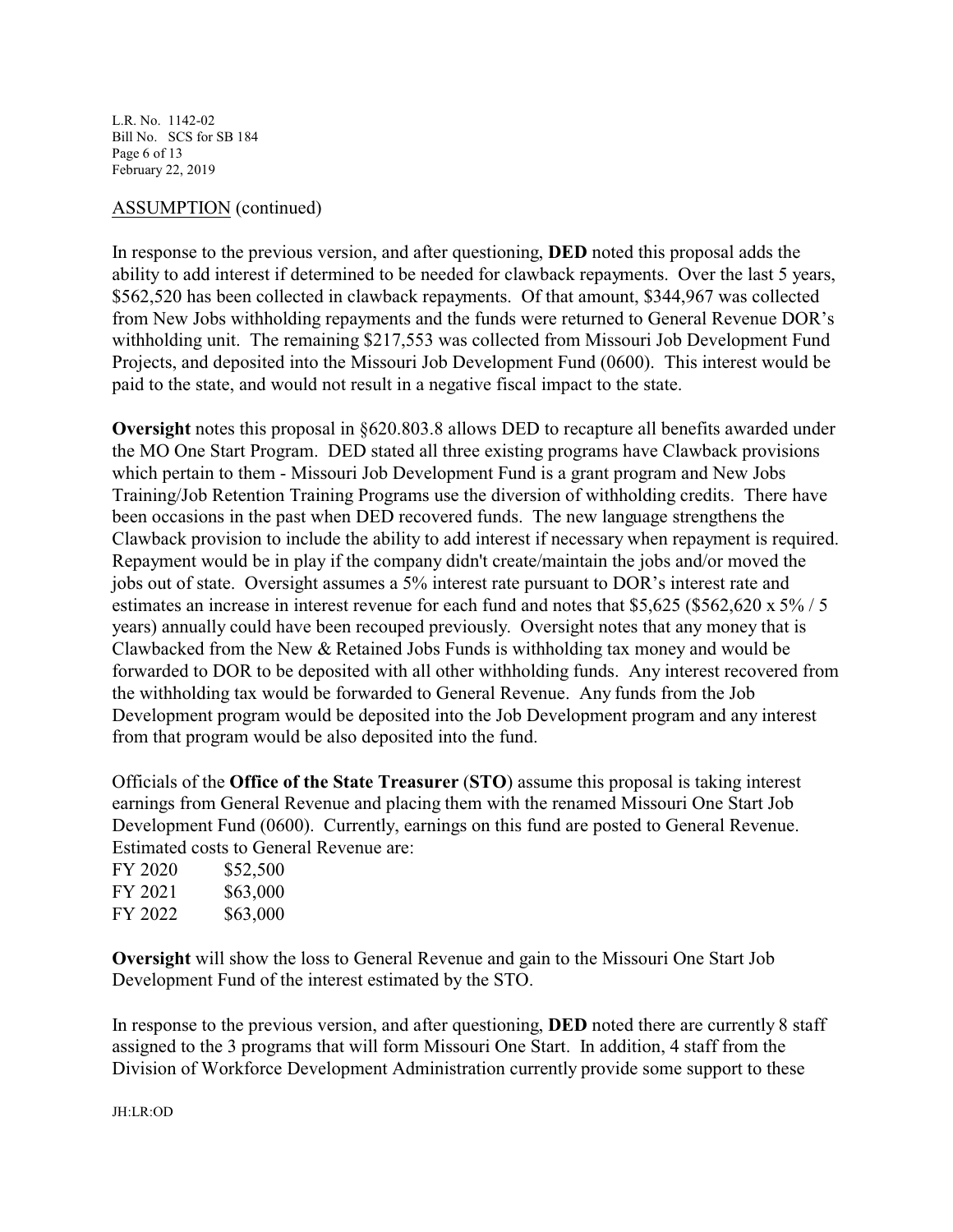L.R. No. 1142-02 Bill No. SCS for SB 184 Page 7 of 13 February 22, 2019

#### ASSUMPTION (continued)

three programs, and will be reassigned organizationally. These positions are and will continue to be funded out of federal workforce development funds. Their positions will not be back-filled at the Division of Workforce Development, resulting in no net change in General Revenue. Funding for these FTEs is included in HB 7, and in no way changed by this bill.

**Oversight** notes that DED states the transfer of 4 FTE would not have a fiscal impact; however, there could be an increase. The Executive Budget for FY 2020 proposes moving the current 8 FTE to the MO One Start Program and additionally moving 1 FTE from General Revenue and 3 from Federal Funds to the MO One Start Program. Oversight assumes these 4 positions were no longer needed due to policy decisions that are external to the provisions of this bill. Oversight will show the transfer of the 4 new employees (salary, fringe and equipment) to the program in the fiscal note.

**Oversight** notes that §620.809(4) allows employees in retained jobs with a company to train with the potential employees that will be filling the new jobs. Oversight is unable to determine if this would result in a decrease in the number of training programs that could be funded.

Officials at the **Joint Committee on Administrative Rules** (**JCAR**) assume this proposal is not anticipated to cause a fiscal impact beyond current appropriations.

**Oversight** assumes JCAR will be able to administer any rules resulting from this proposal with existing resources.

Officials from the **Office of the Secretary of State (SOS)** assume many bills considered by the General Assembly include provisions allowing or requiring agencies to submit rules and regulations to implement the act. The SOS is provided with core funding to handle a certain amount of normal activity resulting from each year's legislative session. The fiscal impact for this fiscal note to the SOS for Administrative Rules is less than \$5,000. The SOS recognizes that this is a small amount and does not expect that additional funding would be required to meet these costs. However, the SOS also recognizes that many such bills may be passed by the General Assembly in a given year and that collectively the costs may be in excess of what the office can sustain with the core budget. Therefore, the SOS reserves the right to request funding for the cost of supporting administrative rules requirements should the need arise based on a review of the finally approved bills signed by the governor.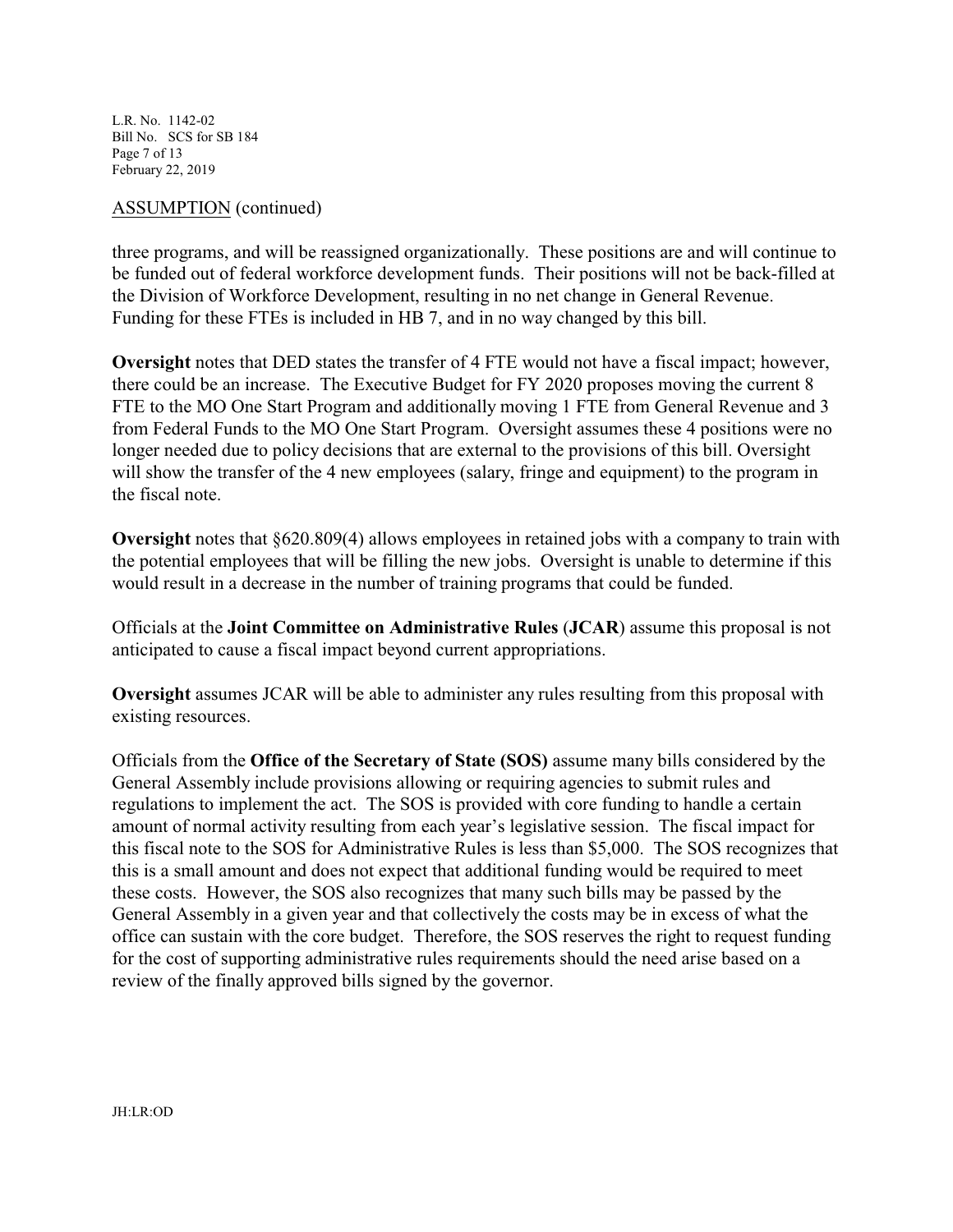L.R. No. 1142-02 Bill No. SCS for SB 184 Page 8 of 13 February 22, 2019

#### ASSUMPTION (continued)

**Oversight** assumes the SOS could absorb the costs of printing and distributing regulations related to this proposal. If multiple bills pass which require the printing and distribution of regulations at substantial costs, the SOS could require additional resources.

**Oversight** only reflects the responses that we have received from state agencies and political subdivisions; however, other community colleges were requested to respond to this proposed legislation but did not. For a general listing of political subdivisions included in our database, please refer to www.legislativeoversight.mo.gov.

| FISCAL IMPACT - State Government                                                                                      | FY 2020<br>$(10 \text{ Mo.})$   | FY 2021                         | FY 2022                         |
|-----------------------------------------------------------------------------------------------------------------------|---------------------------------|---------------------------------|---------------------------------|
| <b>GENERAL REVENUE</b>                                                                                                |                                 |                                 |                                 |
| $Loss - STO$ $§620.806$ - Fund investment<br>interest now retained by the MO One<br><b>Start Job Development Fund</b> | $(\$52,500)$                    | $(\$63,000)$                    | $(\$63,000)$                    |
| Transfer In - DED §620.803.8 - clawback<br>money with interest from MO One Start<br>CC New Jobs Training Fund         | \$0 to Could<br>exceed \$5,625  | \$0 to Could<br>exceed \$5,625  | \$0 to Could<br>exceed $$5,625$ |
| Transfer In - DED §620.803.8 - clawback<br>money with interest from MO One Start<br>CC Retained Jobs Training Fund    | \$0 to Could<br>exceed $$5,625$ | \$0 to Could<br>exceed $$5,625$ | \$0 to Could<br>exceed $$5,625$ |
| Cost - DED §620.800 one FTE MO One<br>Start Division (1 FTE)                                                          | $(\$65,912)$                    | $(\$65,912)$                    | $(\$65,912)$                    |
| <b>ESTIMATED NET EFFECT ON</b><br><b>GENERAL REVENUE</b>                                                              | <u>(\$118,412)</u>              | <u>(\$128,912)</u>              | <u>(\$128,912)</u>              |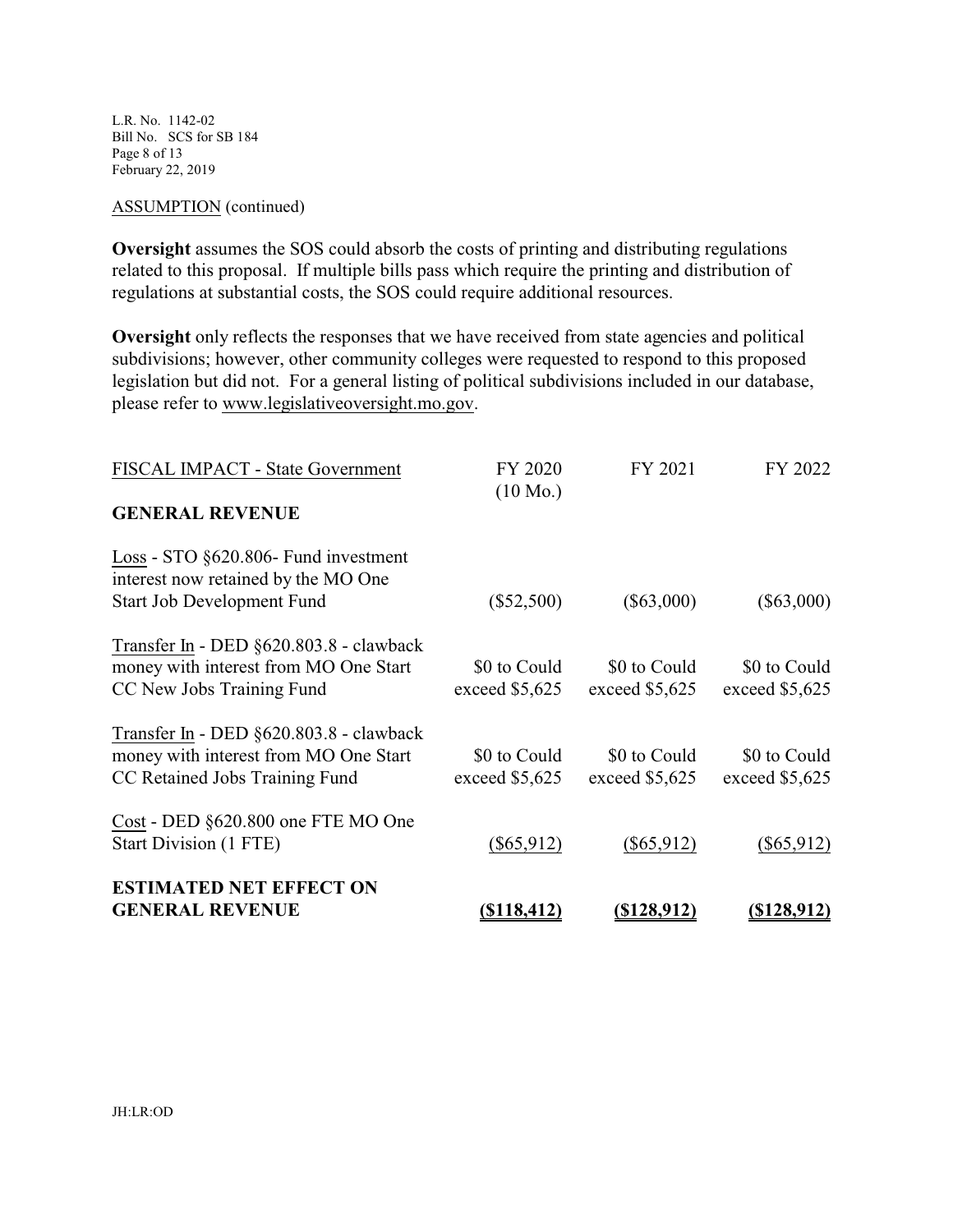L.R. No. 1142-02 Bill No. SCS for SB 184 Page 9 of 13 February 22, 2019

| FISCAL IMPACT - State Government                         | FY 2020            | FY 2021        | FY 2022      |
|----------------------------------------------------------|--------------------|----------------|--------------|
| (continued)                                              | $(10 \text{ Mo.})$ |                |              |
| <b>MISSOURI ONE START JOB</b><br><b>DEVELOPMENT FUND</b> |                    |                |              |
| Revenue - STO §620.806- Fund                             |                    |                |              |
| investment interest retained by the Fund                 | \$52,500           | \$63,000       | \$63,000     |
| Administrative Increase - DED                            |                    |                |              |
| $\S620.803.5$ - removal of cap on what                   | \$50,001 to        | \$50,001 to    | \$50,001 to  |
| marketing contracts can cost                             | \$250,000          | \$250,000      | \$250,000    |
| <b>Program Distribution Decrease - DED</b>               |                    |                |              |
| 620.803.5 marketing contract increased                   | (\$50,001 to       | $(\$50,001$ to | (\$50,001 to |
| administrative costs                                     | \$250,000)         | \$250,000      | \$250,000    |
| <b>ESTIMATED NET EFFECT ON</b>                           |                    |                |              |
| <b>MISSOURI ONE START JOB</b>                            |                    |                |              |
| <b>DEVELOPMENT FUND</b>                                  | \$52,500           | \$63,000       | \$63,000     |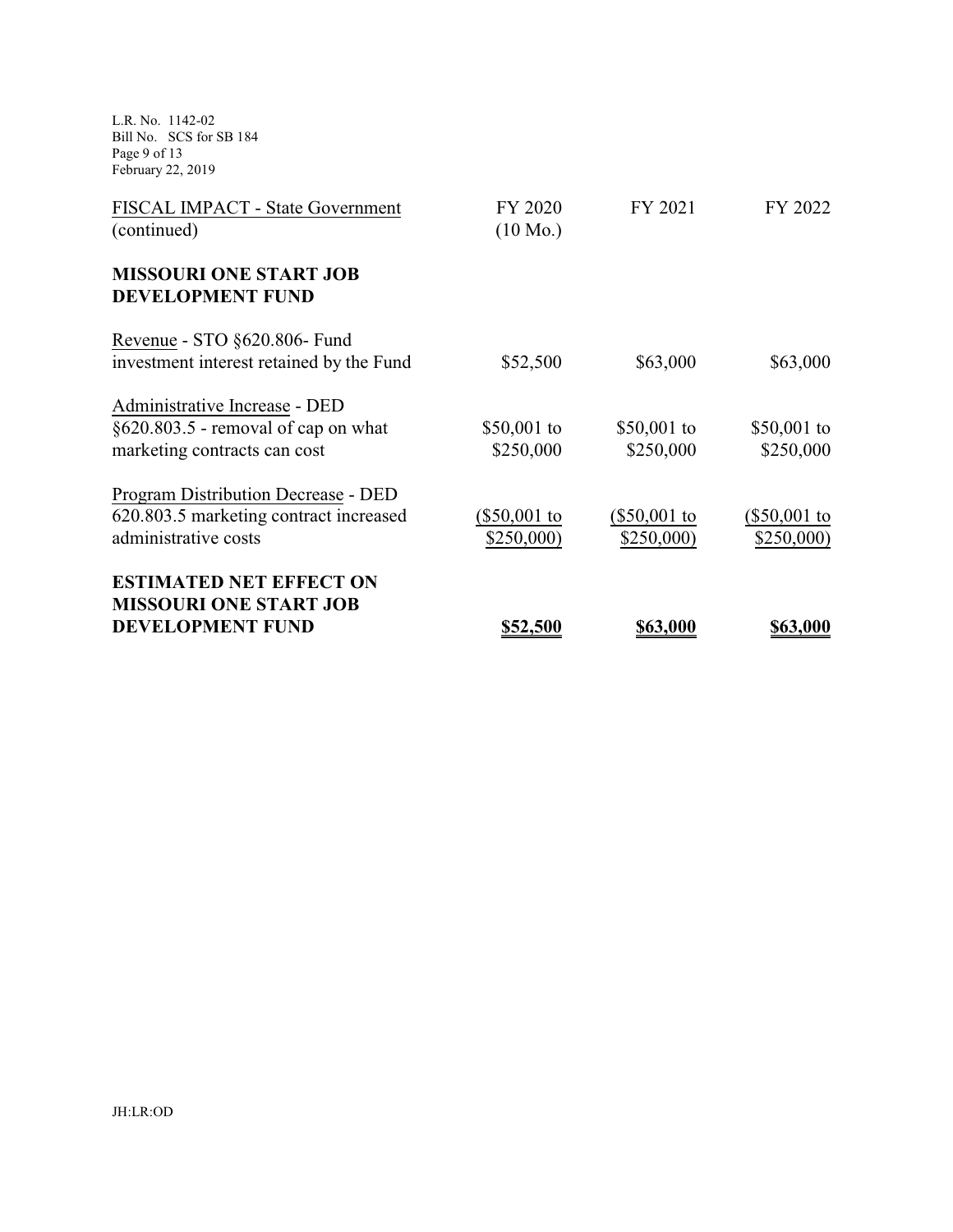L.R. No. 1142-02 Bill No. SCS for SB 184 Page 10 of 13 February 22, 2019

| FISCAL IMPACT - State Government<br>(continued)                                                                                    | FY 2020<br>$(10 \text{ Mo.})$      | FY 2021                            | FY 2022                          |
|------------------------------------------------------------------------------------------------------------------------------------|------------------------------------|------------------------------------|----------------------------------|
| <b>MISSOURI ONE START</b><br><b>COMMUNITY COLLEGE NEW</b><br><b>JOBS TRAINING FUND</b>                                             |                                    |                                    |                                  |
| Revenue - DED §620.803.8 - clawback<br>money with interest payments                                                                | \$0 to Could<br>exceed \$5,625     | \$0 to Could<br>exceed \$5,625     | \$0 to Could<br>exceed \$5,625   |
| Transfer Out - DED §620.803.8 -<br>clawback money with interest is<br>withholding taxes and forwarded to<br><b>General Revenue</b> | \$0 to (Could<br>exceed $$5,625$   | \$0 to (Could<br>exceed $$5,625$   | \$0 to (Could<br>exceed $$5,625$ |
| <b>ESTIMATED NET EFFECT ON</b><br><b>MISSOURI ONE START</b><br><b>COMMUNITY COLLEGE NEW</b><br><b>JOBS TRAINING FUND</b>           | <u>\$0</u>                         | <u>\$0</u>                         | <u>\$0</u>                       |
| <b>MISSOURI ONE START</b><br><b>COMMUNITY COLLEGE JOB</b><br><b>RETENTION TRAINING FUND</b>                                        |                                    |                                    |                                  |
| Revenue - DED §620.803.8 - clawback<br>money with interest payments                                                                | \$0 to Could<br>exceed \$5,625     | \$0 to Could<br>exceed \$5,625     | \$0 to Could<br>exceed $$5,625$  |
| Transfer Out - DED §620.803.8 -<br>clawback money with interest is<br>withholding taxes and forwarded to<br>General Revenue        | \$0 to (Could<br>exceed $$5,625$ ) | \$0 to (Could<br>exceed $$5,625$ ) | \$0 to (Could<br>exceed $$5,625$ |
| <b>ESTIMATED NET EFFECT ON</b><br><b>MISSOURI ONE START</b><br><b>COMMUNITY COLLEGE JOB</b><br><b>RETENTION TRAINING FUND</b>      | S <sub>0</sub>                     | <u>\$0</u>                         | <u>\$0</u>                       |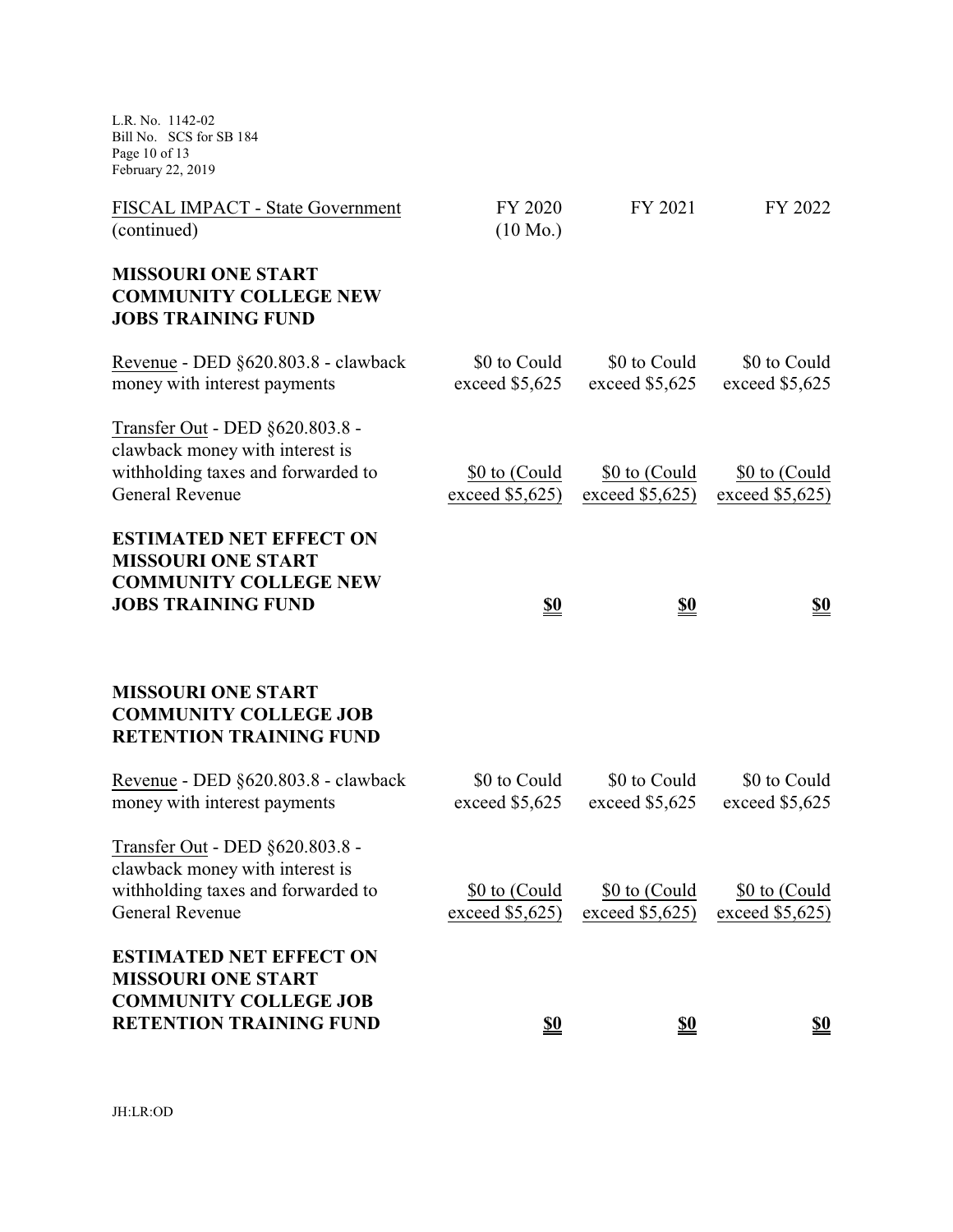L.R. No. 1142-02 Bill No. SCS for SB 184 Page 11 of 13 February 22, 2019

| FISCAL IMPACT - State Government<br>(continued)                                              | FY 2020<br>$(10 \text{ Mo.})$    | FY 2021                         | FY 2022                         |
|----------------------------------------------------------------------------------------------|----------------------------------|---------------------------------|---------------------------------|
| <b>FEDERAL FUNDS</b>                                                                         |                                  |                                 |                                 |
| Cost - DED §620.800 three FTE to MO<br>One Start Division (3 FTE)                            | $(\$342,489)$                    | $(\$342,489)$                   | $(\$342,489)$                   |
| <b>ESTIMATED NET EFFECT ON</b><br><b>FEDERAL FUNDS</b>                                       | $($ \$342,489)                   | (S342, 489)                     | (S342, 489)                     |
| <b>COMMUNITY COLLEGES</b>                                                                    |                                  |                                 |                                 |
| Administrative Change - §620.800(27)<br>removal of the 15% cap on administrative<br>expenses | \$1,365,000 to<br>(\$1,365,000)  | \$1,365,000 to<br>(\$1,365,000) | \$1,365,000 to<br>(\$1,365,000) |
| <b>ESTIMATED NET EFFECT ON</b><br><b>COMMUNITY COLLEGES</b>                                  | \$1,365,000 to<br>( \$1,365,000) | \$1,365,000 to<br>(\$1,365,000) | \$1,365,000 to<br>(\$1,365,000) |
| FISCAL IMPACT - Local Government                                                             | FY 2020<br>$(10 \text{ Mo.})$    | FY 2021                         | FY 2022                         |
|                                                                                              | <u>\$0</u>                       | <u>\$0</u>                      | <u>\$0</u>                      |

# FISCAL IMPACT - Small Business

No direct fiscal impact to small businesses would be expected as a result of this proposal.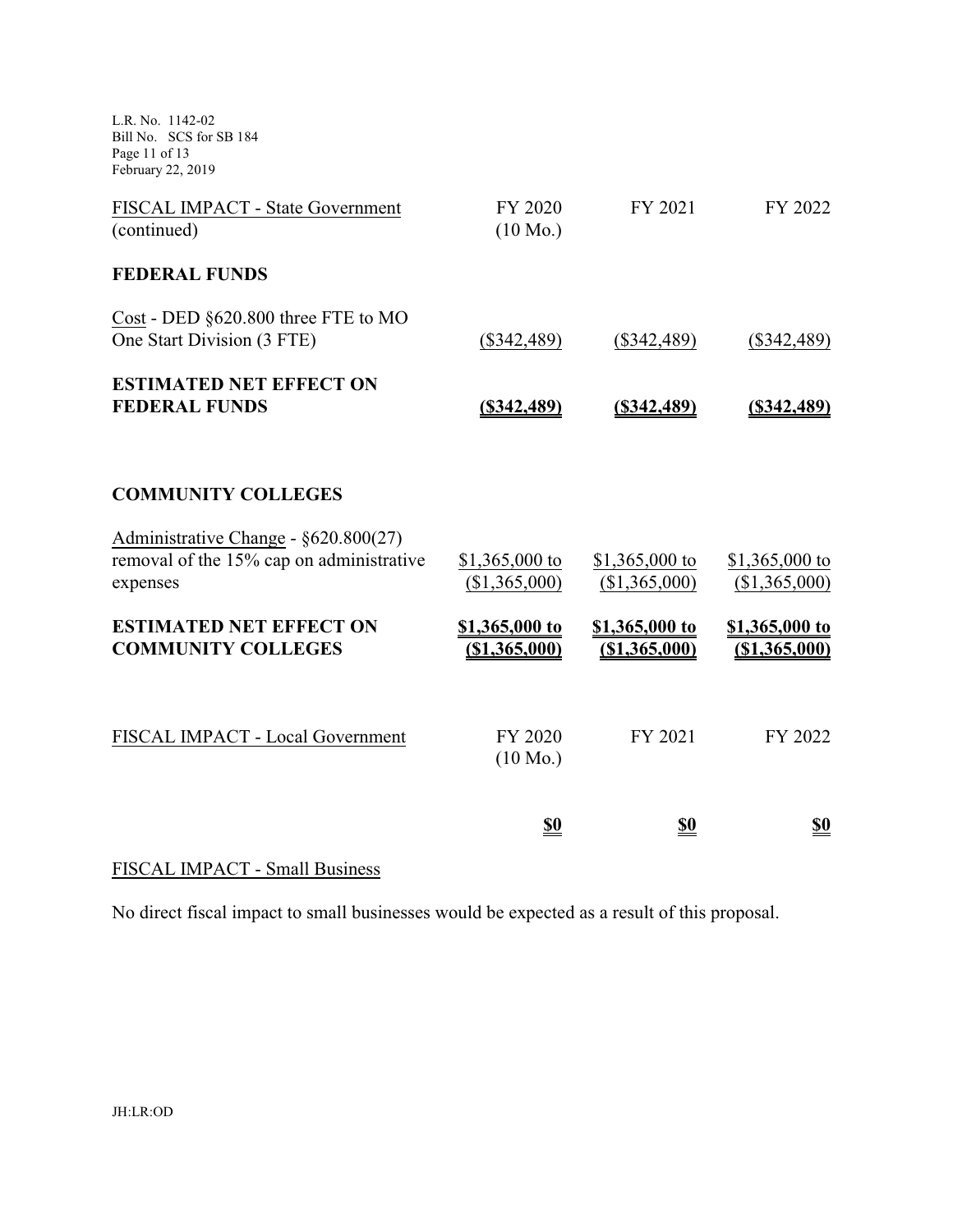L.R. No. 1142-02 Bill No. SCS for SB 184 Page 12 of 13 February 22, 2019

#### FISCAL DESCRIPTION

This act modifies several provisions relating to the Missouri Works Training Program.

This act renames the program the Missouri One Start Program. Current law allows administrative expenses equal to fifteen percent of total training costs. This act limits such expenses to a reasonable amount determined by the Department of Economic Development. In promulgating rules and regulations governing the Missouri One Start Training Program, this act requires the Department to consider such factors as the potential number of new jobs to be created, the amount of new capital investment in new facilities and equipment, the significance of state benefits to the qualified company's decision to locate or expand in Missouri, the economic need of the affected community, and the importance of the qualified company to the economic development of the state.

This act allows the Department to require a qualified business to repay all benefits if such business fails to maintain the new or retained jobs within five years of approval of benefits or if such business leaves the state within five years of approval of benefits.

This act allows the Department to contract with other entities, including businesses, industries, other state agencies, and political subdivisions of the state for the purpose of implementing a training project under the program.

Upon appropriation of funds to the Missouri One Start Job Development Fund, this act allows a local education agency to petition the Department to utilize the Fund to create or improve training facilities, equipment, staff, expertise, programming, and administration. The Department may award moneys from the Fund for reimbursement of training project costs and services as it deems necessary.

This act gives the Department the discretion to determine the appropriate amount of funds to allocate to a training project from the Missouri One Start Community College New Jobs and Retained Jobs Training funds.

Any agreement or obligation entered into by the Department that was made under the provisions of the Missouri Works Training Program prior to the effective date of this act shall remain in effect according to the provisions of such agreement or obligation.

This legislation is not federally mandated, would not duplicate any other program and would not require additional capital improvements or rental space.